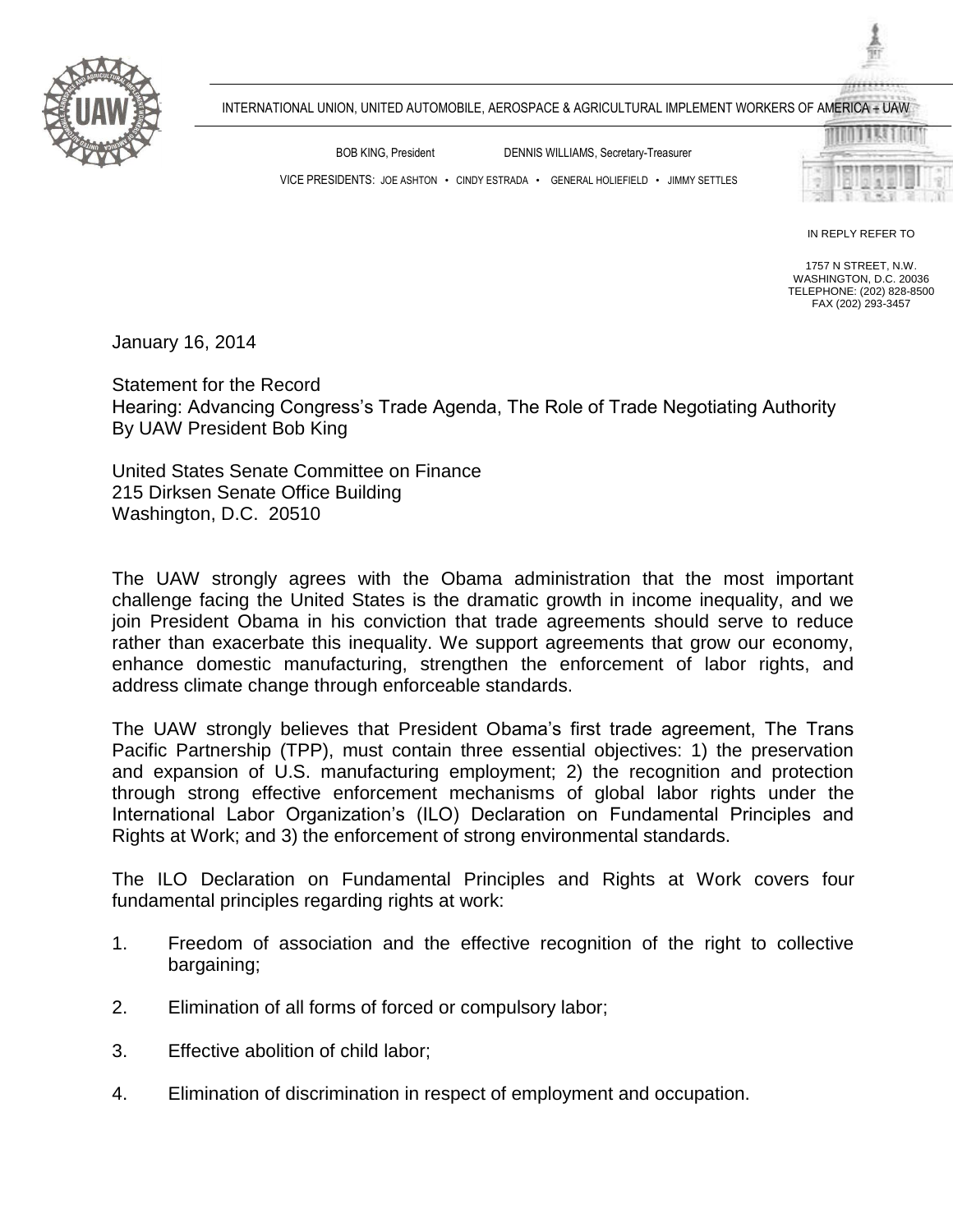We are deeply concerned that these three objectives are not being adequately addressed in current negotiations and could be severely compromised by the passage of S.1900, Bipartisan Congressional Trade Priorities Act. For example, a one-way trade agreement with Japan could devastate our automobile industry over time. Countries who are party to the TPP encompass more than 40 percent of global gross domestic product. This percentage is expected to increase over time, so the significance of the TPP and passage of S.1900 are difficult to overstate.

S.1900 also extends TPA by four years, with an option to renew an additional three years – allowing Fast Track authority for the next administration. In addition to the TPP, the bill could impact other important future trade agreements that, if completed and implemented, will have a lasting impact on our economy and working families for decades to come. Congress should not diminish its role on the TPP and future agreements. Therefore, the UAW opposes the Bipartisan Congressional Trade Priorities Act and urges Congress to work with the administration to address economic inequality here and abroad.

The UAW position is informed by our experience with past trade agreements. In the case of the Korean Free Trade Agreement (KORUS FTA), we were appreciative that the administration focused on and secured provisions that will protect the U.S. auto industry. Therefore, we supported the adoption of KORUS even though there were provisions with which we disagreed.

Earlier trade deals, in particular NAFTA, have shown the terrible impact on the middle and working class of agreements that lack strong enforceable labor and environmental protections, and that incentivize companies to offshore manufacturing jobs. Having learned from this experience, the UAW believes it is essential that we not repeat past mistakes, and that we work together to find an approach that supports our shared values and interests in a global economy where imports and exports account for more than 30 percent of our national economy.

NAFTA resulted in a net loss of nearly 700,000 jobs in the United States. In Mexico, NAFTA lead to a huge upheaval in which more than two million subsistence farmers were forced from their land. While some gained jobs in factories, they still lack the right to freely form independent unions. The UAW actively supports Mexican workers in their fight for the right to join unions that will negotiate for decent wages and safe working conditions. But NAFTA's failure to include strong enforceable labor rights undermines our joint efforts to improve Mexican labor standards and motivates companies to outsource work to Mexico where they can exploit Mexican workers. Negotiating a trade agreement with some of the countries engaged in the TPP poses a serious risk that some of the deficiencies in NAFTA will be reproduced in the TPP.

Vietnam's inclusion in the TPP provides an example of the problems posed by trade agreements with countries with poor labor standards. The average wage in Vietnam is 75 cents an hour; there is no right to freely form unions, and there is documented use of child labor in Vietnam. We must ensure that any trade agreement elevates the living standards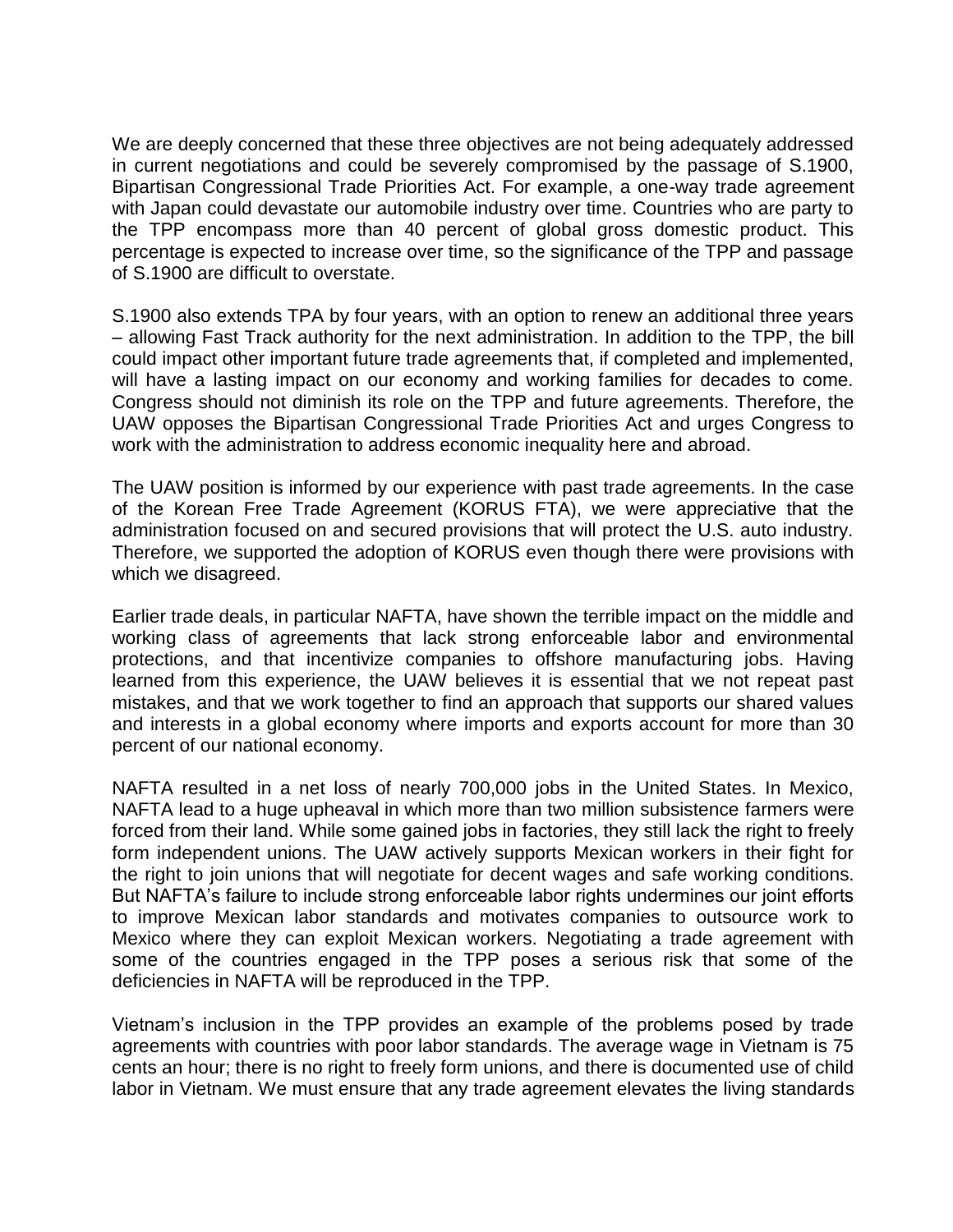of the people of Vietnam and other nations, but this will not happen automatically. There must be strong enforcement of international labor standards included in all trade agreements so that corporations cannot exploit workers.

Further, some Japanese corporations have a double standard regarding worker rights, respecting those rights in their home country while disregarding them outside their borders. Most Japanese car manufacturers manufacturing in the United States do not respect the right of American workers to freely form unions. For example, Nissan has a cooperative, respectful relationship with unions in Japan, and it works with unions elsewhere around the world. But when workers in the U.S. attempted to organize a union, the company implied in many ways that its facilities would close if workers unionized. Workers were called into individual and group meetings and warned of the negative consequences of forming a union. Entering into a trade agreement without strong, enforceable worker rights mechanisms could encourage Japanese companies to continue to adopt a double standard regarding their attitudes toward unions outside of their home country.

A trade agreement with Japan could harm the middle class and lead to the closing of work places across the country. The U.S. has a competitive and open market but Japan does not; its market is the most closed in the developed world and Japan could gain an ever greater competitive advantage if the TPP fails to create a level playing field.

Under the TPP as proposed, other countries are negotiating the reduction and eventual elimination of U.S. tariffs on cars imported from Japan. Removing these tariffs would be equivalent to a \$1 billion tax break for Japanese auto companies.

Our lopsided trade imbalance could get much worse. In 2012, Japanese companies sold well over 5 million cars in the U.S., capturing nearly 40 percent of the American market. Sadly, for every vehicle we export to Japan, it exports 130 vehicles to the United States. And it's not just a problem for American companies. Hyundai, KIA and many other auto companies have given up on selling in Japan, leaving in frustration with their closed system. S. 1900 does not directly address these serious problems and would prevent Congress from taking action to remedy the issue.

The UAW is extremely proud that the American auto industry leads the country in exports and is creating tens of thousands of new jobs a year, most of which were created as a result of collective bargaining. The hard work and enormous sacrifice of UAW members, retirees and auto companies have paid off. The administration and many in Congress also deserve a great deal of credit for taking bold action to save more than one million jobs in the auto sector during the economic crisis. We must pass trade agreements that will expand this growth and not diminish it.

We are also concerned that environmental standards being negotiated under the TPP are inadequate. Last fall, 24 environmental organizations, including the Sierra Club, the Natural Resources Defense Council (NRDC), and the World Wildlife Federation (WWF), sent a letter to the U.S. Trade Representative Michael Froman calling for a strong and